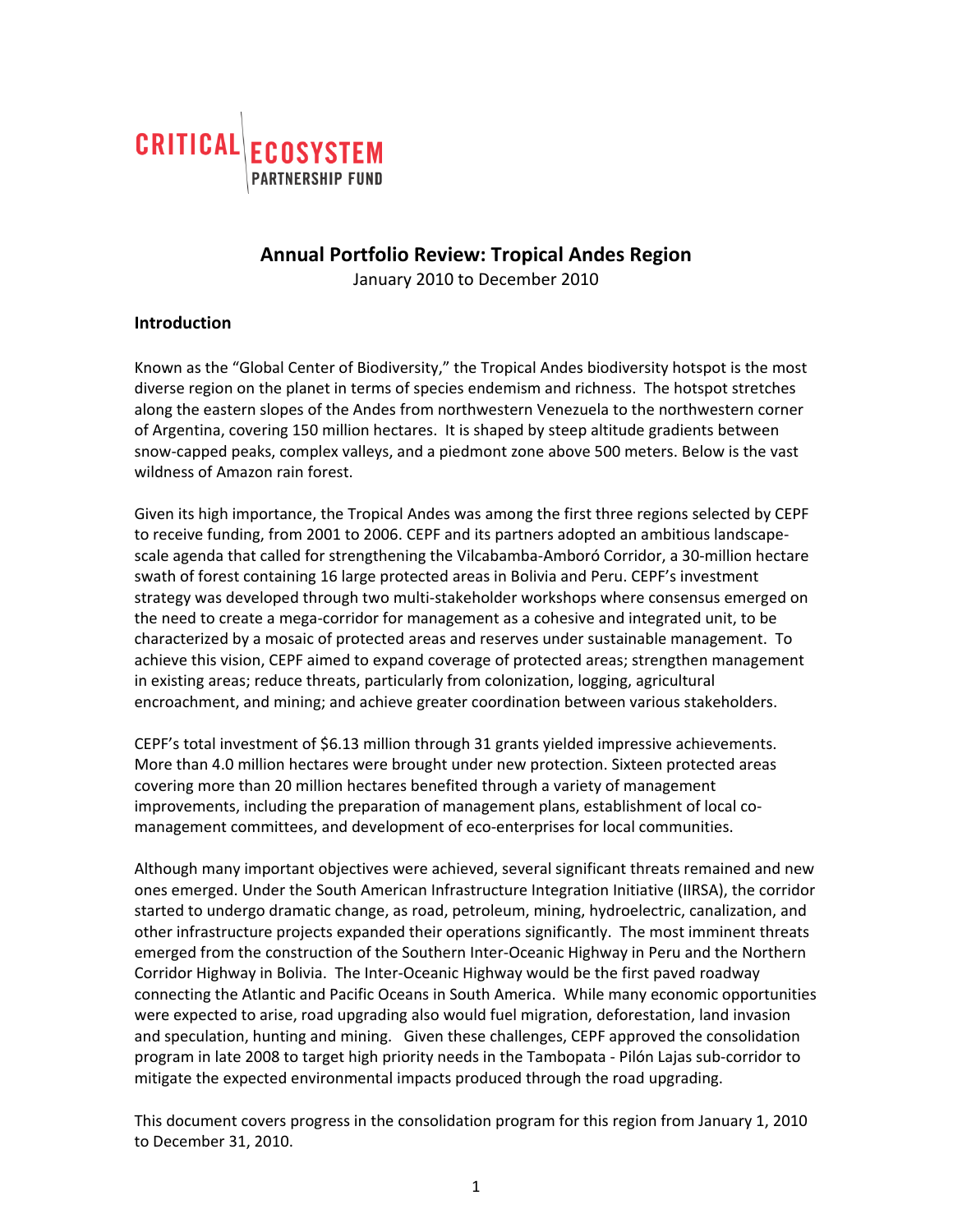## **Niche for CEPF Investment**

## *Overview*

CEPF embarked on a consolidation phase in 2008 with an approved budget of \$2.185 million. The consolidation strategy aimed to address high priority needs in the eight protected areas considered to be most vulnerable to the potential threats introduced by the new roads. It contained four inter‐dependent investment priorities:

- 1. Support civil society participation in development planning and implementation for the Vilcabamba‐Amboró Conservation Corridor, focusing on the Inter‐Oceanic and Northern Corridor highways.
- 2. Support management improvements to mitigate the adverse impacts arising from improved road access in the eight most vulnerable protected areas.
- 3. Support the establishment of sustainable financing mechanisms.
- 4. Support productive projects that maintain forest cover in areas of strategic value for corridor‐level connectivity.

## *Portfolio Status*

The consolidation portfolio of the Tropical Andes completed its second year in 2010. All consolidation funding is committed to six projects (see Annex 1). Similar to CEPF's strategy during its first investment phase, the consolidation portfolio joined forces with national conservation funds in Peru and Bolivia to achieve nearly a 1:1 match: Fondo de las Americas del Peru (FONDAM), Fundación Para El Desarrollo Del Sistema Nacional de Áreas Protegidas (FUNDESNAP) in Bolivia, and Fundación Protección y Uso Sostenible del Medio Ambiente (PUMA) in Bolivia to achieve important matches which leverage CEPF's resources. These partnerships provide 14 subgrants to local organizations to implement CEPF consolidation priorities.

## *Coordinating CEPF Grant Making*

Consolidation programs do not have formal coordinating entities or regional implementation teams beyond the U.S.‐based Grant Director. All CEPF grant management functions are conducted by the CEPF Secretariat.

## *Performance Assessment*

As Table 1 shows, two of CEPF's six grants achieved their 2010 targets as planned (Pronaturaleza and FONDAM II), three grants missed their targets slightly (CI, FUNDESNAP, and PUMA), and one grant missed its targets significantly (FONDAM III). Strongest performance was achieved for investment priorities 1 and 4, as described in the next section. Performance under investment priorities 2 and 3 was more problematic, due to several reasons: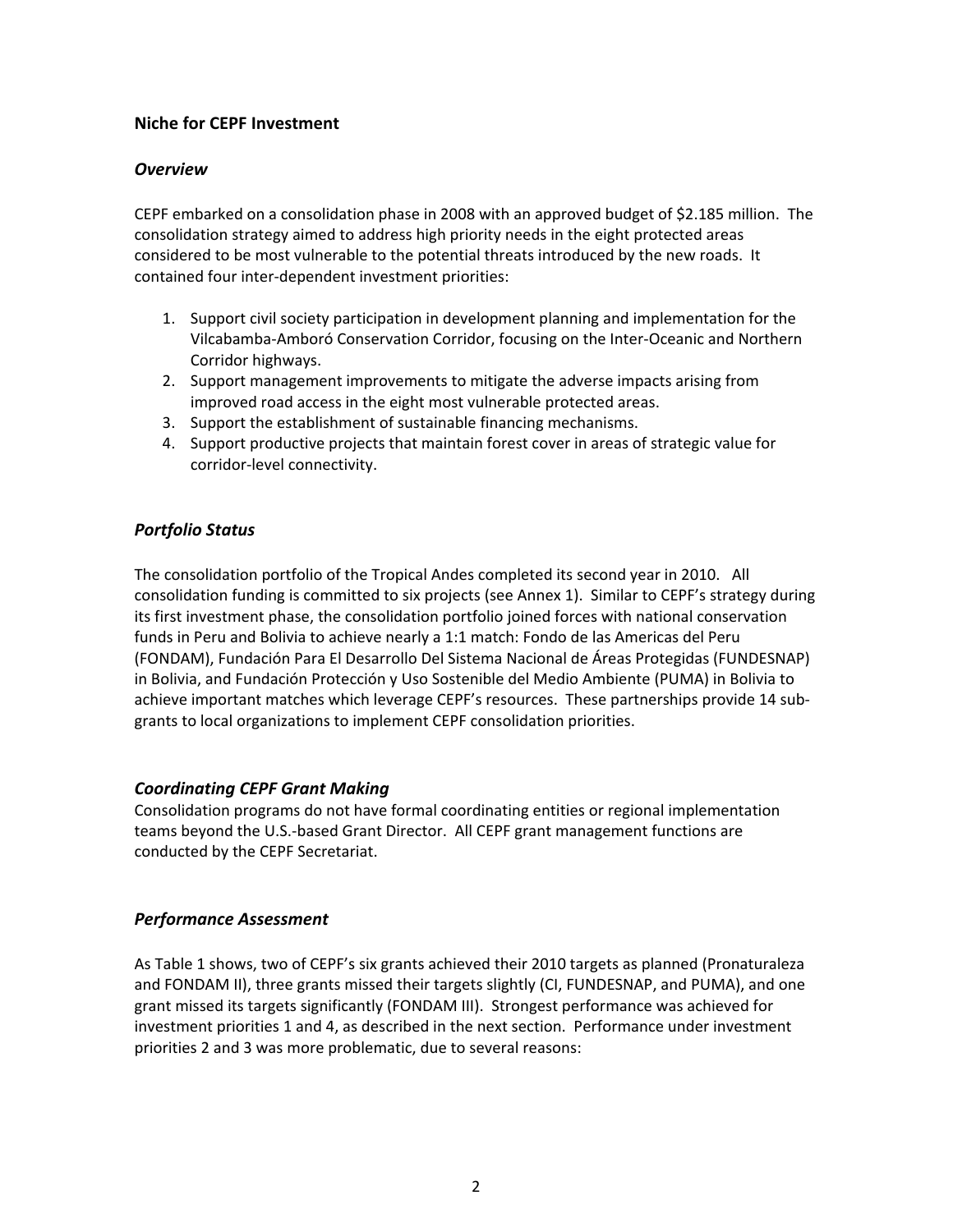|  |  |  |  |  | Table 1. Overview of Tropical Andes Consolidation Grants, December 2010 |
|--|--|--|--|--|-------------------------------------------------------------------------|
|--|--|--|--|--|-------------------------------------------------------------------------|

| <b>Title</b>                                                                                                                                                                                                            | <b>Amount</b> | <b>Active Dates</b>                      | Performance<br>in Achieving<br>2010 Targets |
|-------------------------------------------------------------------------------------------------------------------------------------------------------------------------------------------------------------------------|---------------|------------------------------------------|---------------------------------------------|
| Fostering Stakeholder Collaboration<br>and Monitoring the Impacts and the<br><b>Conservation Actions Around</b><br>Infrastructure Projects in the<br>Vilcabamba-Amboró Conservation<br>Corridor                         | \$250,000     | January 2009<br>- December<br>2011       | Slightly<br>missed                          |
| <b>Strengthening Connectivity Along</b><br>Peru's Inter-Oceanic Highway in<br>Madre de Dios through the<br>Sustainable Use of Natural Resources<br>and Economic Development<br>$(FONDAM II)^2$                          | \$235,000     | January 2009<br>- December<br>2011       | Achieved                                    |
| Strengthening of the Management<br>and Financial Sustainability of Key<br>Protected Areas along the Southern<br>Inter-Oceanic Highway in Madre de<br>Dios, Peru (FONDAM III)                                            | \$465,000     | July 2009-<br>December<br>2012           | Significantly<br>missed                     |
| Mitigating the Potential<br><b>Environmental and Social Impacts</b><br>Generated by the Northern Corridor<br>Road Construction Project in Bolivia                                                                       | \$655,000     | January 2009<br>- December<br>2011       | Slightly<br>missed                          |
|                                                                                                                                                                                                                         |               |                                          |                                             |
| Promoting Civil Society Participation<br>and Field-Level Monitoring to<br>Mitigate the Environmental and<br>Social Impacts of the Peruvian Inter-<br>Oceanic Highway in the Vilcabamba-<br>Amboró Conservation Corridor | \$330,000     | January 2009<br>- June 2011              | Achieved                                    |
| <b>Impact Mitigation for Biodiversity</b><br>Conservation in High Risk Areas of<br>the Northern Corridor Highway in<br><b>Bolivia</b>                                                                                   | \$250,000     | November<br>$2008 -$<br>December<br>2011 | Slightly<br>missed                          |
|                                                                                                                                                                                                                         |               |                                          |                                             |

 $^{1}$  CEPF refers to FONDAM's first grant from 2005 to 2008 as FONDAM I, and its two consolidation grants as FONDAM II and III.

 $\overline{a}$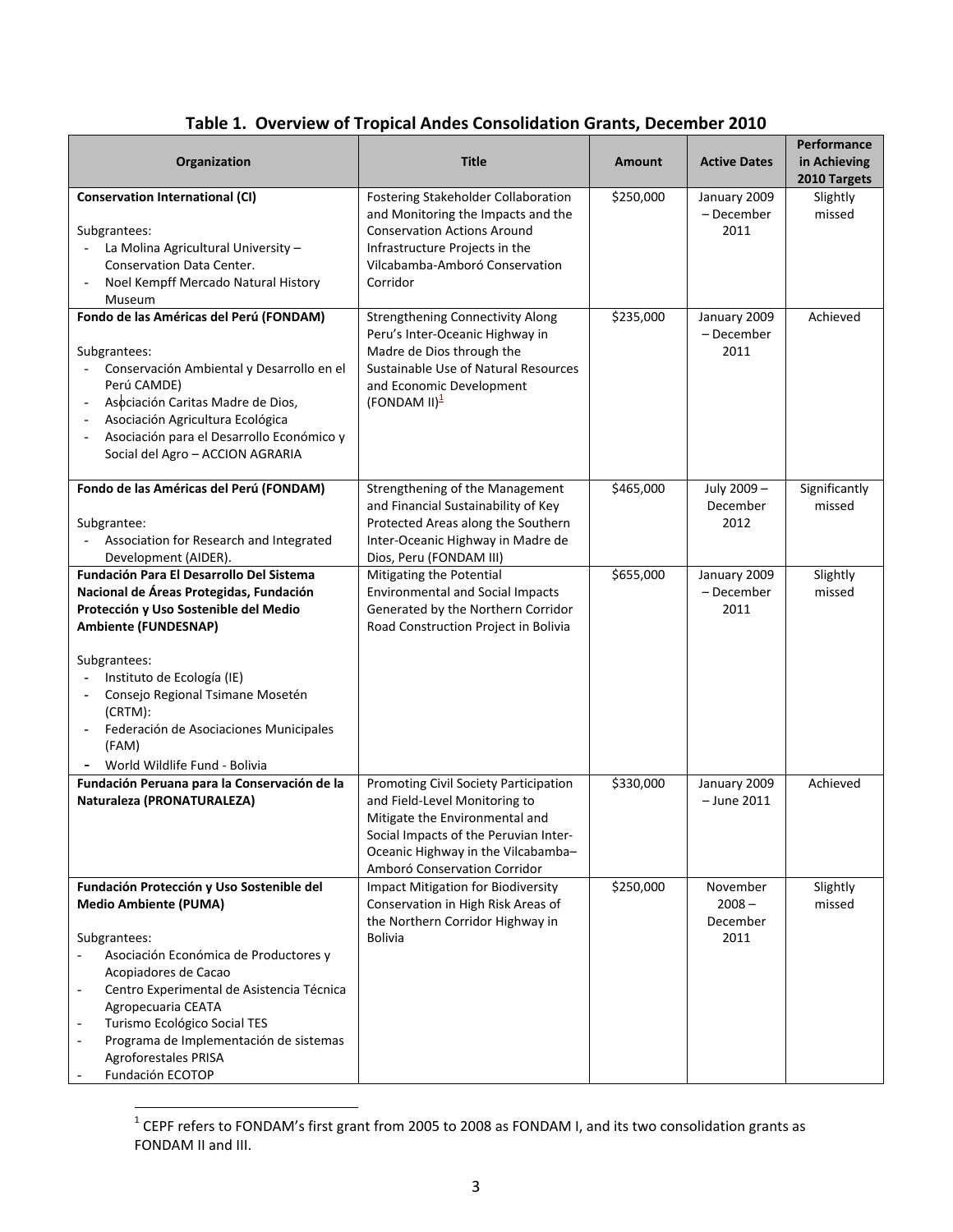- FONDAM II, FUNDESNAP, and PUMA, which collectively manage 14 sub‐grants, dedicated more time than planned to contracting a number of sub‐grants. In the case of FUNDESNAP and PUMA, CEPF partners worked closely with their sub‐grantees, which are communities‐based organizations and NGOs, to provide necessary capacity building, to negotiate the sub‐grant designs and agreements, and to ensure compliance with CEPF safeguard policies.
- FUNDESNAP dedicated several months in 2010 to redesigning its grant, which resulted in the signing of an amendment in January 2011, due to several reasons. Discussions with the Government of Bolivia revealed that significant donor investments were planned for REDD projects, thus making CEPF's small investment for REDD+ under the sustainable financing component not a high priority. As a result, FUNDESNAP decided to dedicate more attention to promoting the sustainable funding of five high priority protected areas. In addition, the sub‐grantee designated to implement the component for strengthening management in Madidi and Manuripi was changed from Herencia to WWF‐Bolivia.
- FONDAM III encountered significant delays due to difficulties identifying sub‐granting organizations to implement components for sustainable financing and protected areas strengthening. FONDAM issued two calls for proposals for the protected areas strengthening components, but only identified and contracted one organization to work in one of three targeted protected areas. As a result, no organizations were identified or contracted for Alto Purus and Bahuaja Sonene. Furthermore, despite significant attention devoted to identifying suitable sub‐grantees and sites for the REDD+ under the sustainable financing component, efforts were to no avail for reasons detailed under investment priority 3 of this report. Due to these limitations, CEPF and FONDAM agreed to de‐obligate funding for these targets to enable CEPF to seek alternative modalities for supporting these priority targets. An amendment between FONDAM and CEPF was signed in 2011.

The impact of these delays was that the portfolio fell behind in projected spending rates. Since portfolio inception to December 2010, grantees spent a total \$840,027, which equals 69% of the \$1.2 million that was programmed to have been spent by December 2010, as determined by projected budgetary expenditures in grant proposals. (See Annex 1 for details on spending rates.)

Fortunately, virtually all the causes of these delays were addressed by the end of 2010. PUMA secured all sub‐grant agreements. FUNDESNAP finalized all redesigns to its components for an amendment that was signed in January 2011. It signed three of its four sub‐grants and implementation of these sub-grants proceeded on schedule. Under the sustainable financing and protected areas grant, FONDAM signed one sub‐grant and agreed to de‐obligate funds that could not be sub‐granted. CEPF has identified alternative grants to assume responsibility for fulfilling these targets.

#### **Portfolio Investment Highlights by Investment Priority**

*Investment priority 1: Support civil society participation in development planning and implementation for the Vilcabamba ‐ Amboró Conservation Corridor, focusing on the Inter‐ Oceanic and Northern Corridor highways.*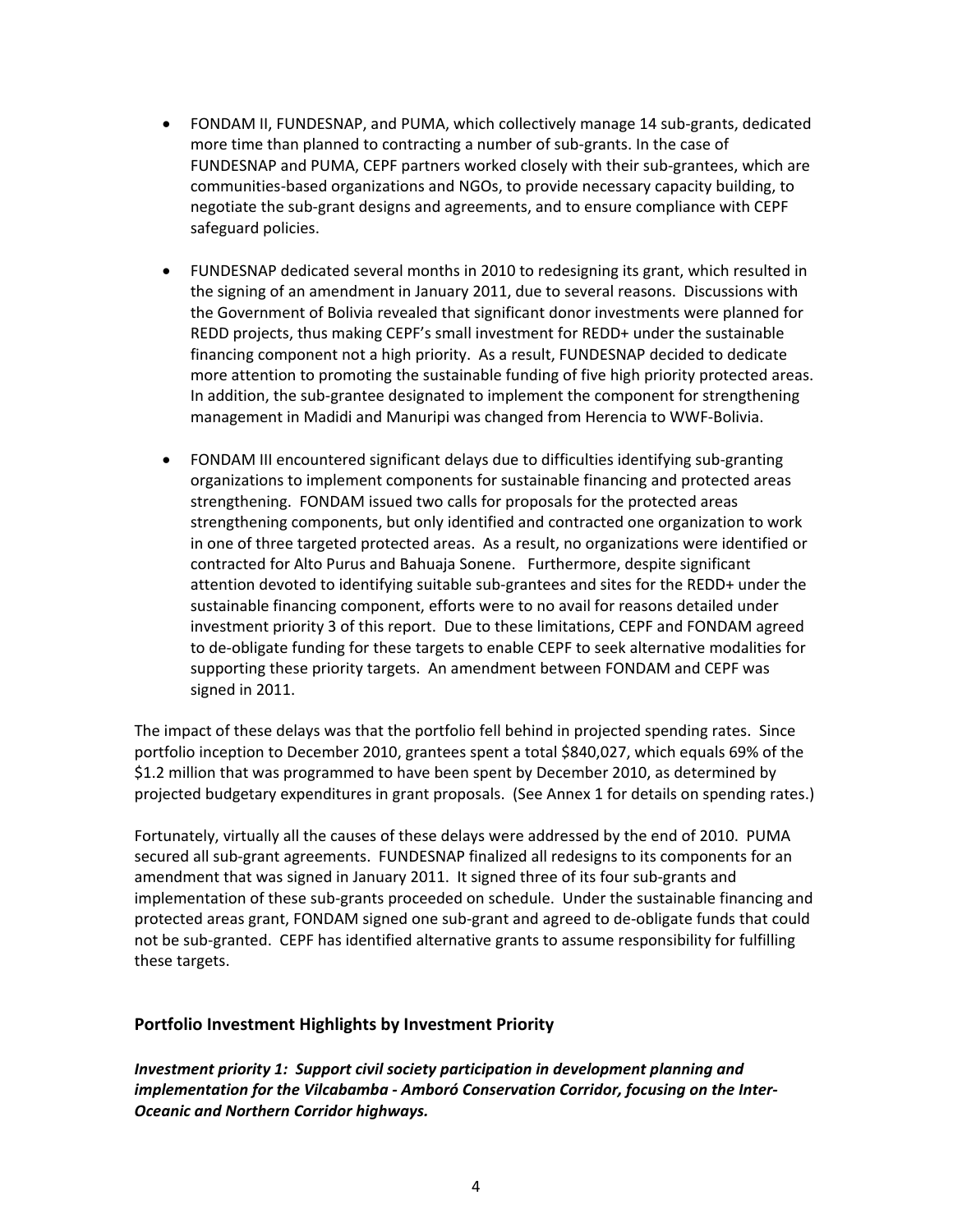This investment priority aims to support a network of local civil society groups and citizens in Peru and Bolivia to strengthen participatory environmental management and monitoring systems as needed to mitigate the threats emerging from the two highways. Components within grants to CI, FUNDESNAP, and Pronaturaleza support this investment priority.

In Peru, progress has been strong within this strategic direction. Pronaturaleza continued support to the Working Group of Civil Society (known by its Spanish acronym GTSC) and its three regional chapters in Cuzco, Madre de Dios, and Puno, the three regions to be most directly impacted by the Inter‐Oceanic Highway. The GTSC is comprised of 56 grassroots and national NGOs, universities, businesses, and individuals dedicated to promoting the environmental and social sustainability of infrastructure projects. Through this support, local civil society groups engaged in dialogue and technical assistance on a range of issues that impacts the entire corridor, including

## **2010 Highlights for Investment Priority 1**

## **Peru**

- A total of 232 representatives from grassroots civil society groups, local and federal government, and donors attended public consultations in the cities of Puerto Maldonado, Cusco, and Puno to review past experience in mitigating the social and environmental impacts of the Southern Inter‐ Oceanic Highway, as financed by the Andean Development Bank (CAF), and to provide input into the design of a new three‐year, \$27 million program.
- An active public dissemination campaign involving videos, books, articles, radio programs, a blog, and outreach meetings has raised local awareness of benefits and costs of associated with the road.
- The development of a baseline for monitoring the impacts of the road in Madre de Dios has generated a wealth of data that is being disseminated for local planning to municipal, regional, and national agencies.
- To stem the advance of gold mining in the site known as La Pampa, located in the buffer zone of Tambopata National Reserve, the GTSC worked with local communities to form the La Pampa Defense Group, to strengthen their capacity and collaboration with public authorities to halt the invasions and their destructive practices.

## **Bolivia**

- In close collaboration with the Vice Ministry of the Environment, representatives from local communities, municipalities, and national public and private groups met twice to establish and structure Local Committees for Socio‐Environmental Monitoring. These committees seek to ensure civil society concerns are factored into plans for upgrading several roads and to monitor the impacts of road upgrading during road construction and use.
- FUNDESNAP and CI met with the director of the Bolivian Highway Administration, technical staff, and consultants to establish lines of communications related to road upgrading and mitigation of its social and environmental impacts in priority sites.
- The Regional Council of the Tsimane Moseten (CRTM), an indigenous group with co-management responsibilities for the Pilon Lajas Biosphere Reserve, has undergone several institutional strengthening exercises. The signing of the CEPF sub‐grant represents the first time in Bolivian history that an indigenous group is a direct beneficiary of such international donor funds. The CRTM has grown in the country as a leader within the indigenous community of Bolivia.
- The Institute of Ecology started its field work to gather baseline data on its monitoring program to assess the social and environmental impacts of the road project.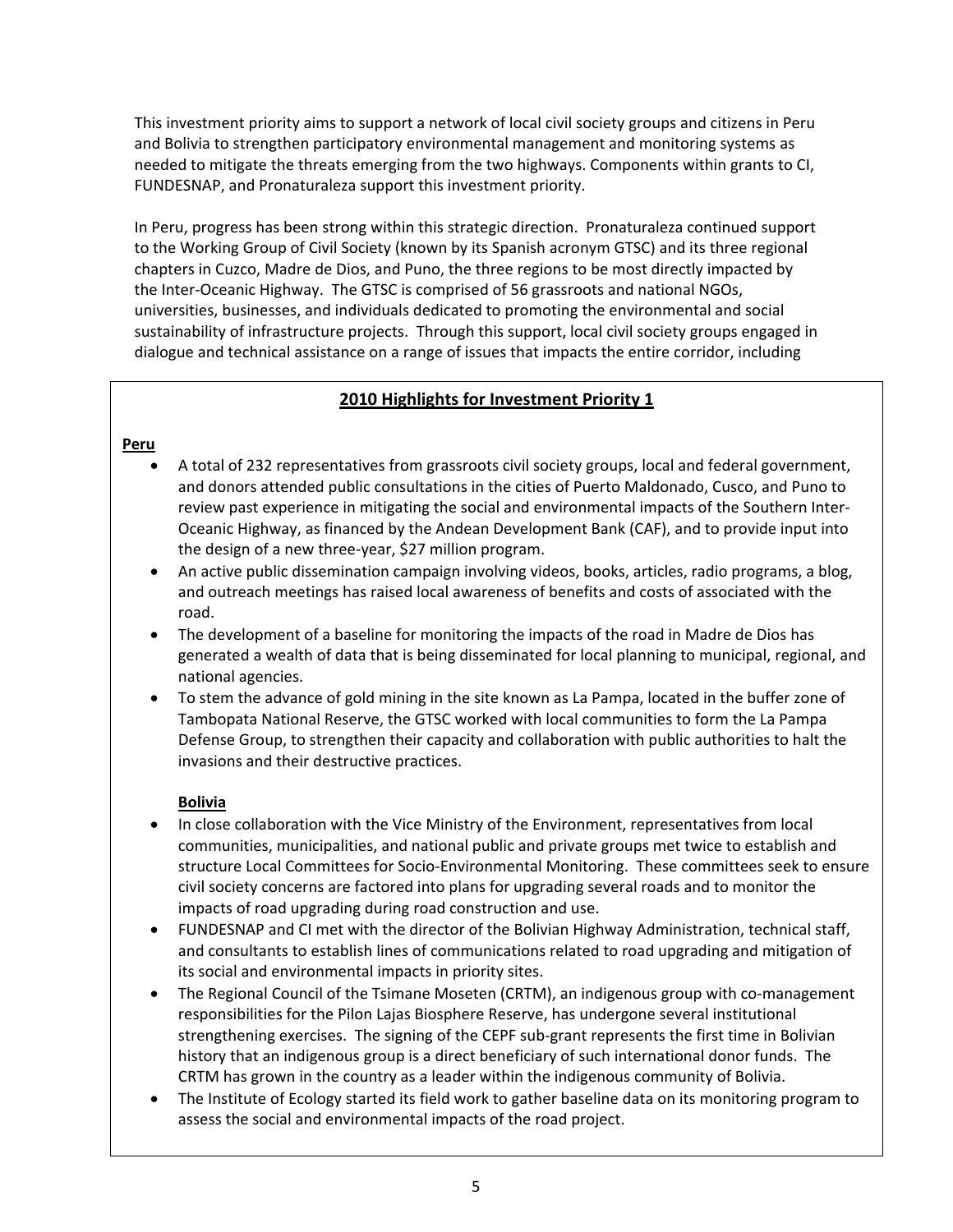strong threats from gold mining, the proposal to build the Inambari Hydroelectric Dam, declaration of new protected areas in the region, consultations on a new forestry and wildlife law, as well as mitigation of the impacts stemming from the Inter‐Oceanic Highway. Pronaturaleza and CI worked closely with the Peruvian environment ministry and the Andean Development Bank (CAF) to help local civil society groups engage in consultations to mitigate the environmental and social impacts of the highway.

In Bolivia, several important advances were made under this investment priority, but not at the pace as had been planned during project design. Part of the delay was due to FUNDESNAP's need to focus on the redesign of their grant. Also, the consultation process with local and national stakeholders required more time than had been expected. Despite slower than expected progress, the program has achieved several important milestones which position it well for 2011.

## *Investment priority 2: Support management improvements to mitigate the adverse impacts arising from improved road access in the eight most vulnerable protected areas.*

This strategic direction seeks to mitigate the impacts of improved road access through strengthening of civil society participation in protected areas management, mainly by establishing and strengthening community management committees, local conservation projects, and improvements in patrolling target areas. Grants to FONDAM and FUNDESNAP are dedicated to providing sub‐grants to the following organizations to implement this investment priority:

| Sub-Grantee                                                    | <b>Protected Area</b>                                                   |
|----------------------------------------------------------------|-------------------------------------------------------------------------|
| Regional Council of the Tsimane Moseten<br>(CRTM)              | Pilon Lajas Biosphere Reserve                                           |
| WWF-Bolivia                                                    | Madidi National Park<br>Manuripi Amazonian National<br>Wildlife Reserve |
| Federation of Municipal Associations (FAM)                     | Santos Reyes Nature Area<br>Pampas del Yacuma Nature Area               |
| Association for Research and Integrated<br>Development (AIDER) | <b>Tambopata National Reserve</b>                                       |

In Peru, FONDAM worked closely with the Peruvian parks agency and Conservation International to prepare terms of reference to serve as the basis for a call for proposals in 2010 for three protected areas – Alto Purus, Bahuaja Sonene, and Tambopata. In 2010, FONDAM issued calls for proposals twice to implement the terms of reference. Despite the two calls, FONDAM was able to award a sub‐grant for only one of the three protected areas targeted: Tambopata National Reserve. FONDAM did not receive proposals for Alto Purus or Bahuaja Sonene. As a result, CEPF and FONDAM agreed to de‐obligate funding that was allocated for these two protected areas, to enable CEPF to seek an alternative option for these protected areas.

In Bolivia, FUNDESNAP signed sub‐grants in 2010 and implementation commenced as planned.

CEPF grantees have prepared baselines for the GEF 's Protected Areas Management Effectiveness Tracking Tool (METT 1) for all six protected areas which currently receive or are scheduled to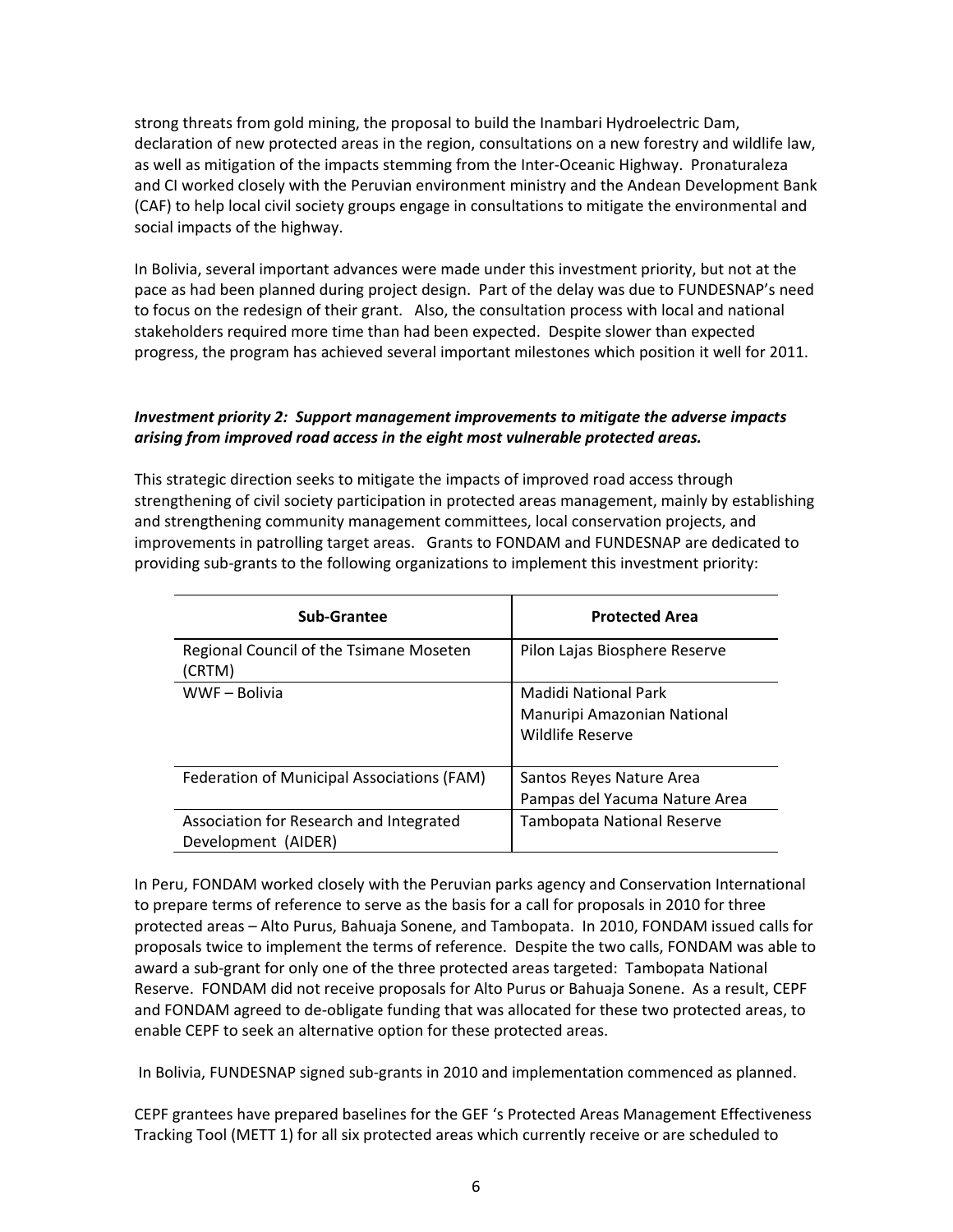receive CEPF funding: Tambopata National Reserve, Pilón Lajas Biosphere Reserve, Madidi National Park, Manuripi Amazonian National Wildlife Reserve, Santos Reyes Nature Area, and Pampas del Yacuma Nature Area. No METT1s are outstanding for the region.

## **2010 Highlights for Investment Priority 2**

#### **Peru**

 FONDAM signed a sub‐grant with AIDER to strengthen management in Tambopata National Reserve.

#### **Bolivia**

- FUNDESNAP signed sub‐grants to the Federation of Municipal Associations (FAM) and Regional Council of the Tsimane Moseten (CRTM) to execute this investment priority.
- Patrolling and protection plans were completed for Pilon Lajas Biosphere Reserve, Madidi National Park, and Manuripi Amazonian National Wildlife Reserve.
- An overflight of Pilon Lajas Biosphere Reserve revealed new settlements, access routes, and agricultural encroachment into the protected area along the Northern Corridor Highway. The information was used to update the protected area's patrolling and protection plan.
- As co-managers of Pilon Lajas, CRTM received basic equipment to improve protection actions.

#### *Investment priority 3: Support the establishment of sustainable financing mechanisms.*

This investment priority calls for promoting sustainable financing for six protected areas – Alto Purus, Apolobamba, Bahuaja Sonene, Madidi, Pampas del Yacuma, Pilón Lajas and Tambopata. CEPF aims to support the creation and consolidation of sustainable financing mechanisms. This investment priority has been led by FONDAM, FUNDESNAP, and CI.

In Peru, this investment priority proved to be the most challenging to execute. Significant discussion, analysis, and consultation between FONDAM, CI‐Peru, CEPF, and local stakeholders focused on the possibility of supporting a REDD+ project in Amarakaeri Communal Reserve. However, after several months of examination, the team concluded that the pre‐conditions for CEPF and FONDAM engagement to support such a project did not exist due to competing plans for development in the reserve.

The analysis also revealed that many CEPF priority sites were already included in REDD+ proposals led by local and international NGOs and private firms. During the formulation of this investment priority, CEPF could not have predicted that 12 REDD+ proposals would exist in Madre de Dios and that those sites not included in a REDD+ scheme lacked several critical elements requirements for success. Furthermore, key limitations to furthering REDD+ in the region were more institutional in nature, including weak capacity among local stakeholder groups to engage in REDD projects, lack of agreement on a common methodology to define the baseline for deforestation, and absence of a broader REDD+ strategy for Madre de Dios. Helping local stakeholders to address these limitations was determined to be a strategic niche for CEPF. Because FONDAM could only fund local NGOs for site‐based conservation projects, CEPF and FONDAM agreed to de‐obligate funds designated for REDD+ to allow CEPF to support efforts to overcome these key limitations.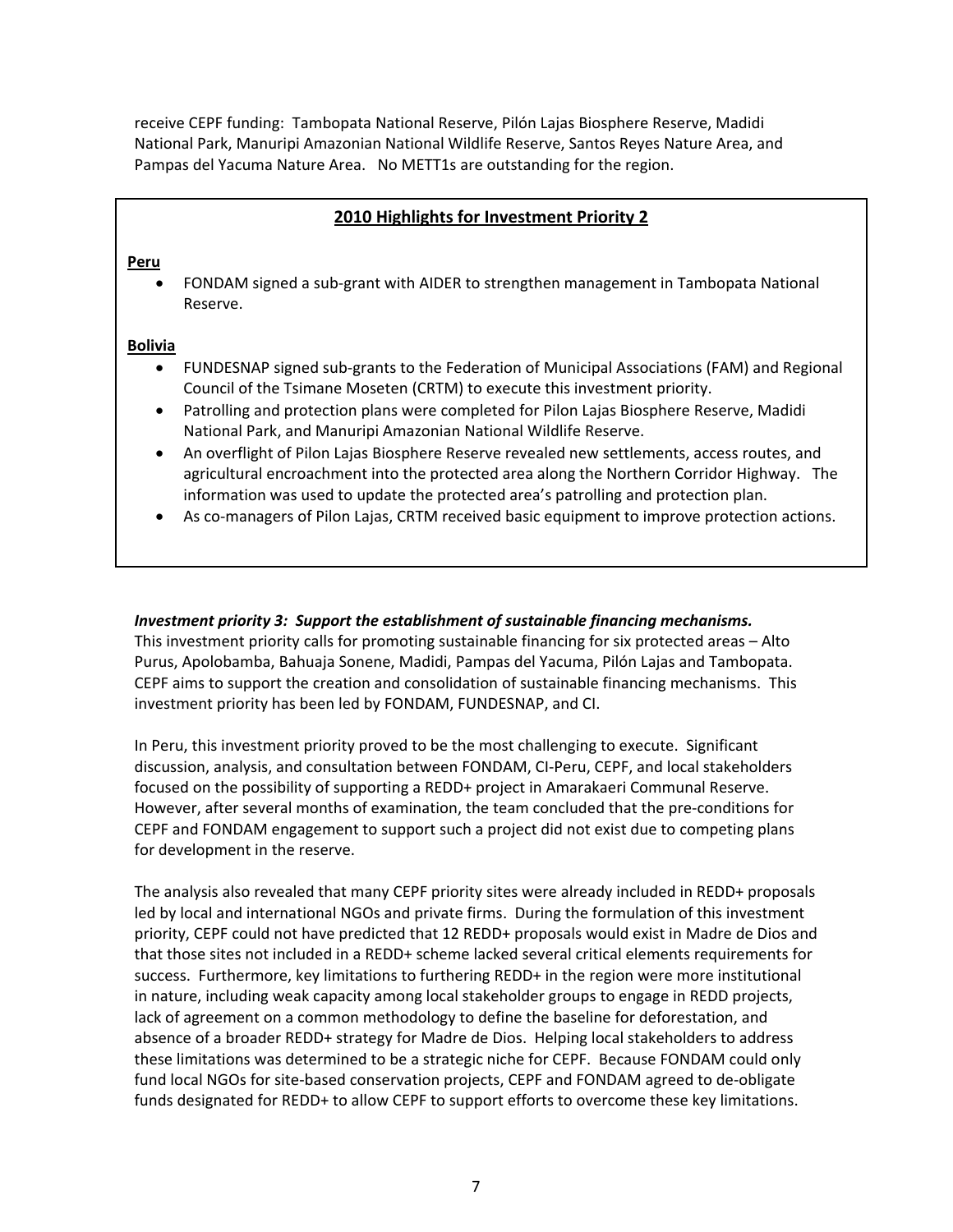In Bolivia, the sustainable financing component within the FUNDESNAP underwent modification early in 2010 following a request from the Government of Bolivia to drop the REDD+ activities. Their justification was that over \$30 million was already designed to support REDD+ from The World Bank, UN, and German funding, and as a result, CEPF's significantly smaller resources was not considered strategic. Rather, discussions centered on channeling funds for building the financial sustainability of individual protected areas, targeting Pilon Lajas, Madidi, Manuripi, Santos Reyes, and Pampas del Yacuma. The amendment to FUNDESNAP codified these changes in January 2011.

## **2010 Highlights for Investment Priority 3**

#### **Bolivia**

- CI traveled with representatives from The World Bank to identify potential projects for community development along the San Buenaventura – Ixiamas segment of the Northern Corridor Highway, location where the Government of Bolivia plans to pave the road with World Bank funds. The development projects would support communication‐based ecotourism, with funds potentially originating from the Japanese Social Development Fund.
- FUNDESNAP conducted a needs assessment for sustainable financing in five protected areas. It signed agreements with municipal governments to undertake an analysis of funding needs for municipal protected areas. Financial data gathering was completed for Pilon Lajas and Madidi, and preliminary conceptual frameworks were developed for the sustainable financing of all priority sites which contemplates various schemes under payment for ecosystem services.
- FUNDESNAP met with a number of international donors to inform them of their project and to explore opportunities for their collaboration.

## *Investment priority 4: Support productive projects that maintain forest cover in areas of strategic value for corridor‐level connectivity.*

This investment priority aims to maintain sustainable land‐use practices in areas where the roads will traverse biologically important parts of the Castaña and Malinowsky conservation sub‐ corridors, which are comprised of protected areas and tracts under sustainable land‐use activities such as Brazil nut cultivation. Nine sub-grants under grants to FONDAM and PUMA support this investment priority. Overall, performance of this investment priority was on-track, with only two sub‐grants experiencing modest delays due to staffing and implementation issues. The remaining seven sub‐grants implemented activities as planned.

In Bolivia, PUMA sub‐grants are designed to promote land‐use practices that provide economic incentives to small‐scale farmers to maintain forest connectivity in an area that lies between the Northern Corridor Highway and the protected areas of Pilón Lajas and Madidi. The goal of these projects is to offer local communities economic incentives to adopt agroforestry systems that maintain forest cover and connectivity, rather than having these farmers convert their lands for less environmentally sustainable activities, such as cattle ranching. Three of the five projects promote cacao production, while the other two project support the cultivation of copoazu (a special variety of white cacao produced in the Amazon) and jipijapa (a fiber used to make souvenirs for sale to tourists). The five sub-grantees, which are community-based groups, undertook several activities in 2010, including receiving training to build their institutional capacity, establishing tree nurseries, building necessary infrastructure, establishing agroforestry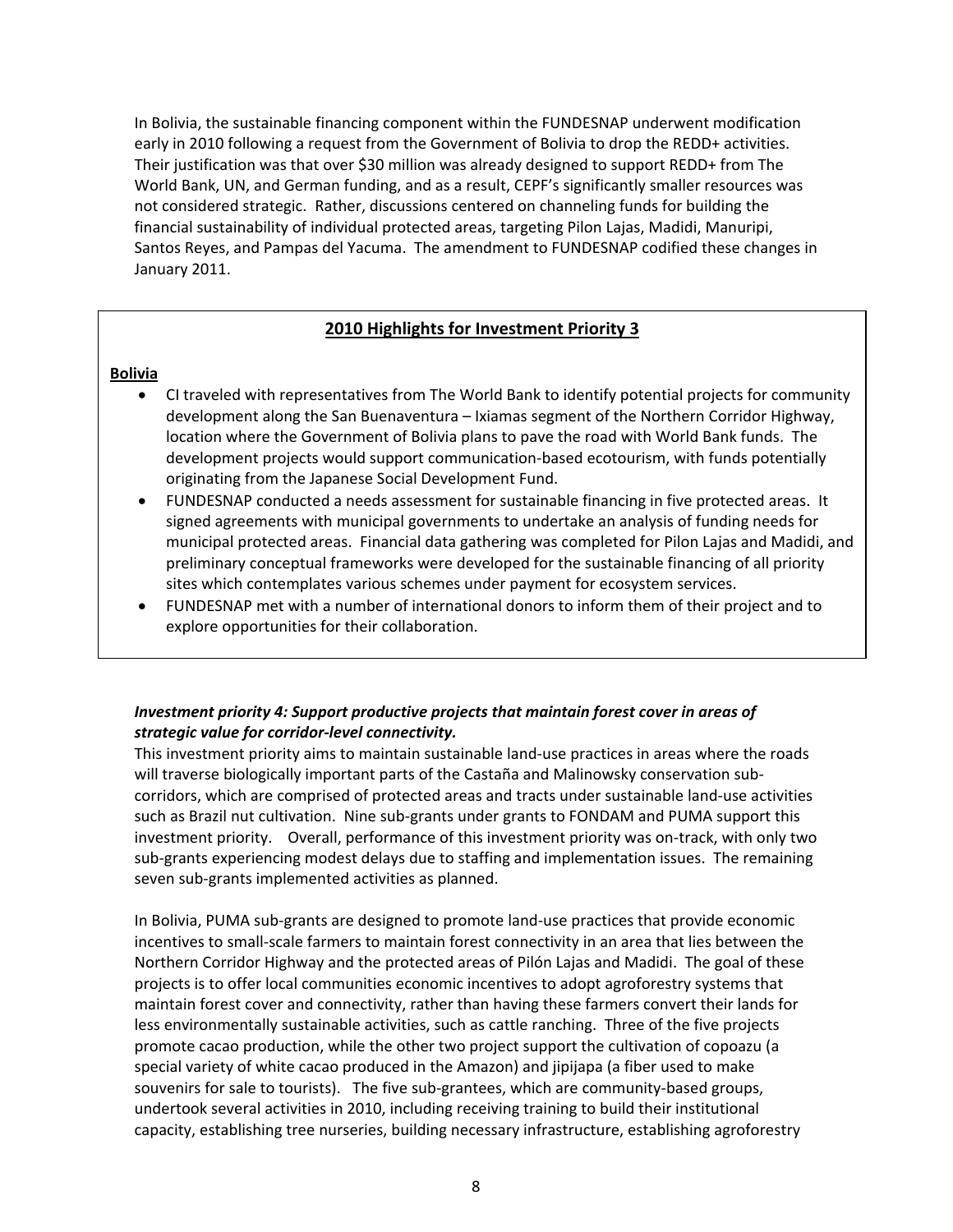plots, and identifying potential avenues to market their products. Performance factors that delayed implementation include inclement weather and institutional weaknesses.

In Peru, FONDAM sub‐grantees implemented community‐based agroforestry projects in areas of strategic value due to their locations along the Inter‐Oceanic highway and sites of high biological valuable, such as the buffer zones of Tambopata. Three projects worked directly with local communities on agroforestry projects, supporting soil restoration, reforestation, sustainable cattle ranching, and the production of cacao, bananas, and various fruits. The fourth project supported the CASAL Brazil nut association to improve their production and post-harvesting procedures. Several factors weighed into performance in 2010. The NGO Accion Agraria encountered delays when it changed technical directors. For the CAMDE sub‐grant, a decline in Brazil nut production led to a decrease in profits for concessionaires and to a shortened harvesting season. A more generic performance factor has been the increase cost of labor for sub‐grants in Madre de Dios due to the gold boom which has inflated local wages.

## **2010 Highlights for Investment Priority 4**

#### **Bolivia**

- Sub‐grantees are working with 288 families along the Northern Corridor Highway to introduce agroforestry, focusing principally on cacao production. These projects adopted land management practices that support connectivity. Four of the five sub‐grantees have developed pre‐agreements or firm agreements to market their products, including with the Bolivian chocolatier CEIBO which exports fine organic chocolates internationally.
- Five community-based organizations, including one women's group, demonstrated progress in building their institutional capacity for agroforestry and adopting improved land management practices.

#### **Peru**

- Improved land management and agroforestry practices have been adopted on 22,060 hectares in 29 sites in Madre de Dios, directly benefiting 135 families.
- Seven new grassroots groups were legally established, including one private firm, to promote sustainable agriculture for the restoration, management, and conservation of key areas of the conservation corridor.
- Years of FONDAM's support for agroforestry in Madre de Dios, started under its first CEPF grant, has helped to create a critical mass of demonstration projects and actors throughout the region which coordinate actions through an informal alliance. Local stakeholders collaborate with each other to create synergies, which is resulting in efforts to maintain and improve connectivity along stretches of the Inter‐Oceanic Highway.

## **Collaboration with CEPF Donor Partners**

Positive collaboration has emerged in Bolivia between the local CI office and The World Bank. CI and the Bank held several meetings in 2010 related to mitigating the impacts of a potential Bank project to fund the upgrading and paving of the San Buenaventura – Ixiamas segment of the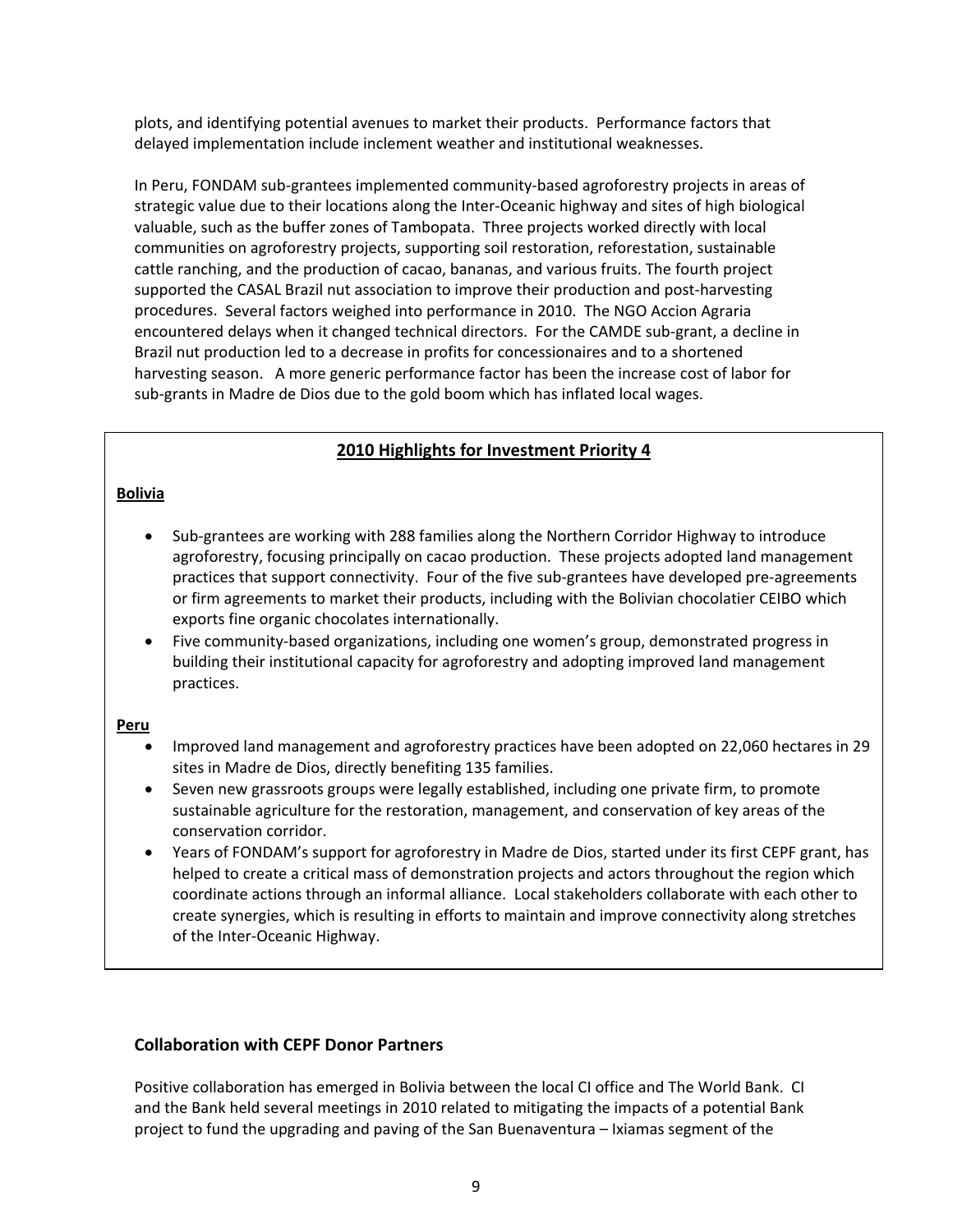Northern Corridor highway, which parallels the eastern border of Madidi National Park. CI accompanied Bank staff to the field to help identify opportunities to conservation‐based development project for communities.

## **Compliance with CEPF Safeguards Policies**

CEPF and grantees assessed whether grants and sub‐grants trigger CEPF's safeguards policy and, if so, they ensured full policy compliance. To date, two grants have triggered the safeguards. FUNDESNAP's sub‐grant to Consejo Regional Tsimane Mosetén (CRTM) triggered the Indigenous Peoples safeguard based on its plans to strengthen Pilon Lajas Biosphere Reserve, which is classified as indigenous territory. All safeguard requirements have been fulfilled. The Involuntary Resettlement safeguard policy has been triggered under two additional sub‐grants: (i) FUNDESNAPS's sub‐grant to WWF‐Bolivia, which aims to strengthen protection activities in Madidi National Park and Manuripi Amazonian National Wildlife Reserve, and (ii) FONDAM III's sub‐grant to AIDER which aims to engage in community monitoring in Tambopata National Reserve. Both sub-grantees are developing their involuntary resettlement frameworks to ensure full compliance with the safeguards.

## **Conclusion**

During the second year of CEPF's consolidation program in the Tropical Andes, the portfolio achieved several important targets but also encountered several delays. Grantees made the most progress in strengthening local community and civil society engagement in the mitigation of expected environmental impacts produced by the Inter‐Ocean Highway in Peru. They also successfully implemented nine community‐based agroforestry project designed to provide incentives for farmers and Brazil nut collectors to keep their lands under forest cover. In addition, grantees conducted extensive outreach to key local stakeholder groups, including local communities and environmental authorities, to ensure strong collaborative as their projects progress.

However, the portfolio also encountered several delays related to difficulties securing sub‐ grantees and slower progress than expected in finalizing sub‐grant designs. Much of 2010 was devoted to addressing these concerns so that performance in 2011 should be significantly improved.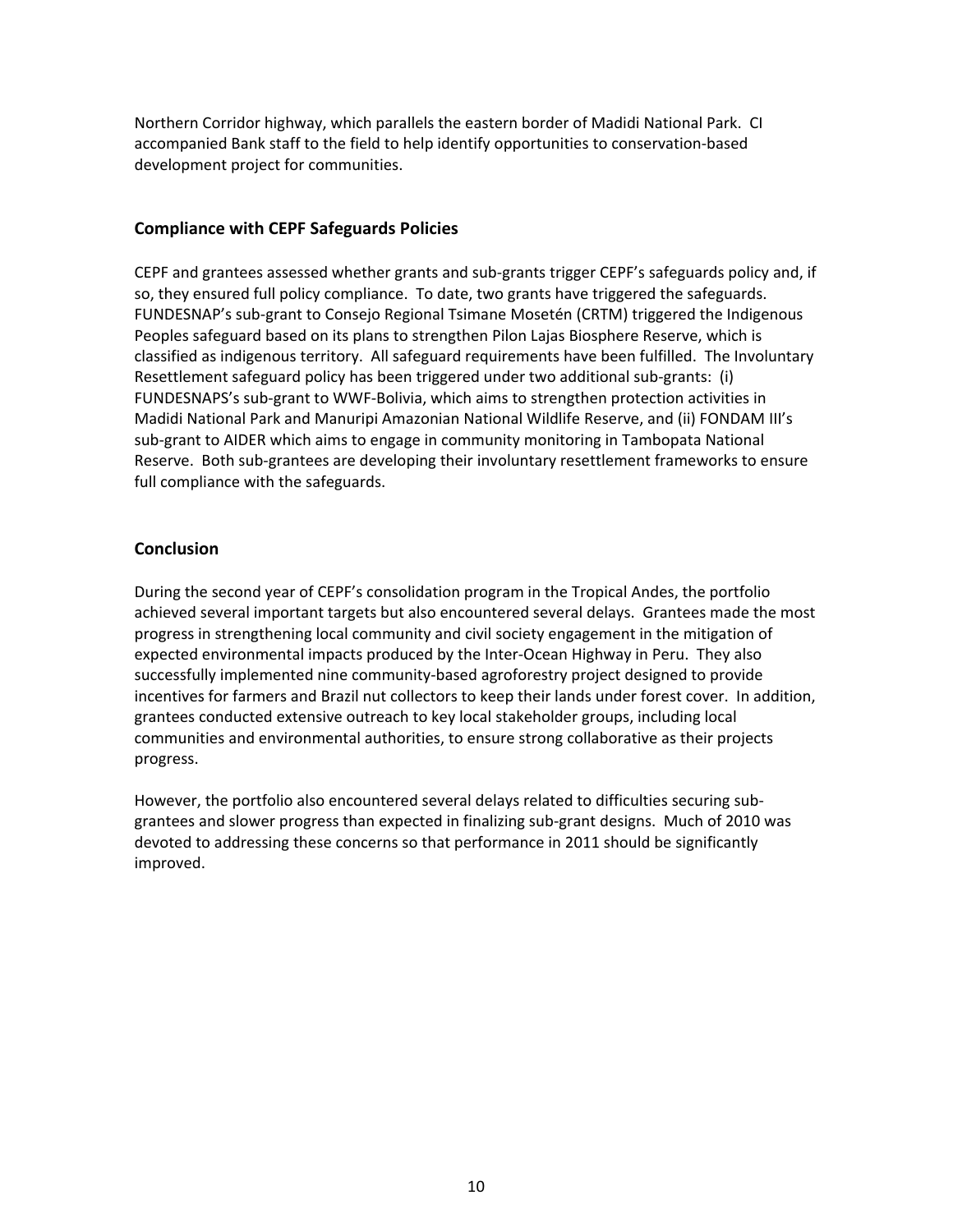



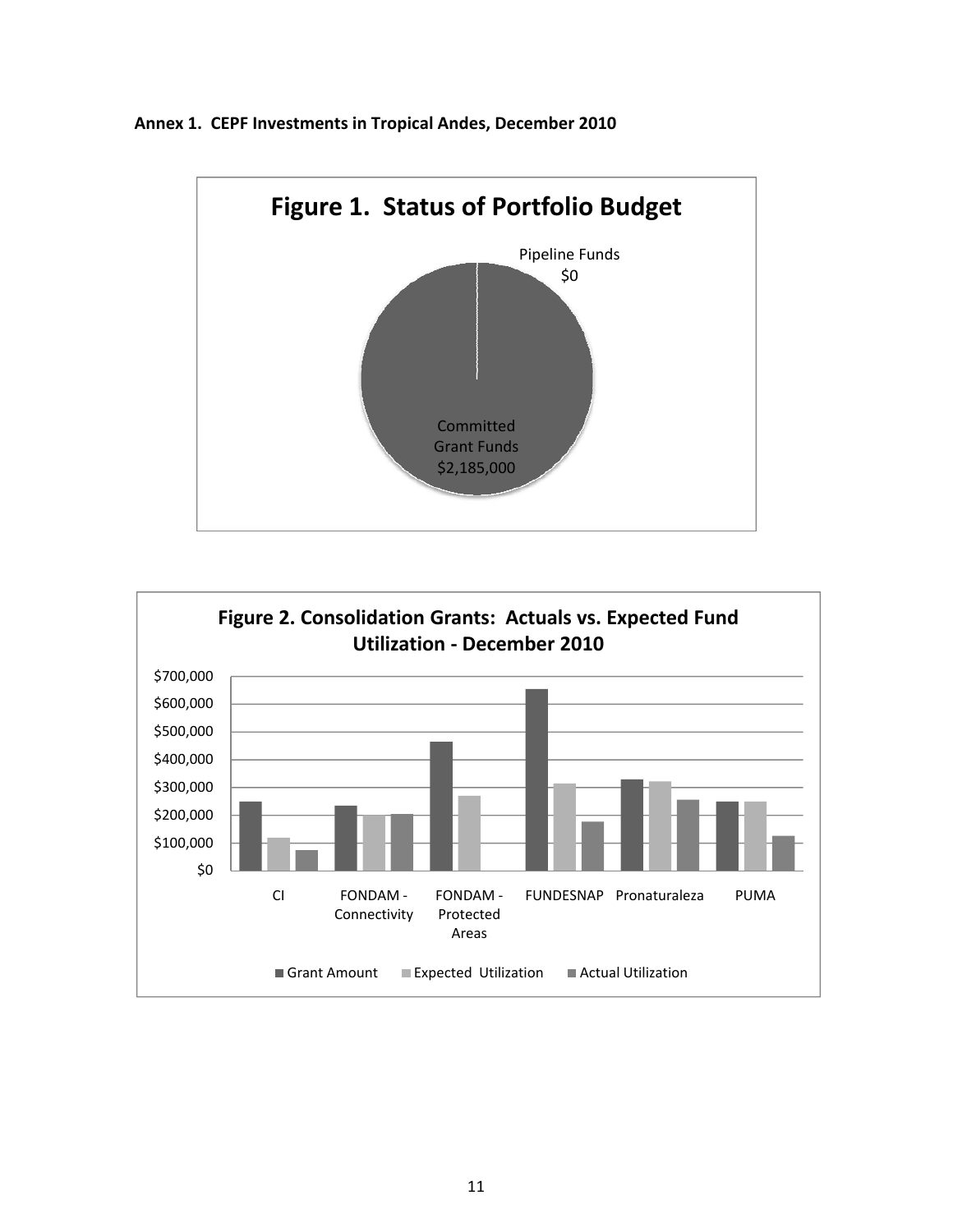| Objective                                                                                                                                                                                                                                                                                                              | <b>Targets</b>                                                                                                                                                                                                        | <b>Progress</b>                                                                                                                                                                                                                                                                                                                                                                                                                                                                                                                                        |
|------------------------------------------------------------------------------------------------------------------------------------------------------------------------------------------------------------------------------------------------------------------------------------------------------------------------|-----------------------------------------------------------------------------------------------------------------------------------------------------------------------------------------------------------------------|--------------------------------------------------------------------------------------------------------------------------------------------------------------------------------------------------------------------------------------------------------------------------------------------------------------------------------------------------------------------------------------------------------------------------------------------------------------------------------------------------------------------------------------------------------|
| Reinforce and sustain the<br>conservation gains achieved<br>as a result of previous CEPF<br>investment in the<br>Vilcabamba - Amboró<br>Conservation Corridor.                                                                                                                                                         | 12.3 million ha located in key<br>biodiversity areas with<br>strengthened protection and<br>management.                                                                                                               | Sub-grants prepared to support<br>conservation in 7.2 million ha. Due to<br>changes related to grants promoting<br>sustainable financing, achievement of<br>improved management in 12.3 million<br>ha is not feasible.                                                                                                                                                                                                                                                                                                                                 |
|                                                                                                                                                                                                                                                                                                                        | \$2,000,000 leveraged                                                                                                                                                                                                 | Total = $$1,065,285$                                                                                                                                                                                                                                                                                                                                                                                                                                                                                                                                   |
|                                                                                                                                                                                                                                                                                                                        |                                                                                                                                                                                                                       | FONDAM - CEPF Match - \$330,000<br>PUMA - CEPF Match - \$250,000<br>FUNDESNAP Match - \$485,285                                                                                                                                                                                                                                                                                                                                                                                                                                                        |
|                                                                                                                                                                                                                                                                                                                        | 28,400 hectares in production<br>landscapes with improved<br>management for biodiversity<br>conservation                                                                                                              | 27,375 hectares within production<br>landscapes are undergoing<br>management improvements through<br>nine community-based agroforestry<br>sub-grants.                                                                                                                                                                                                                                                                                                                                                                                                  |
|                                                                                                                                                                                                                                                                                                                        | Twelve stakeholder networks<br>strengthened to support long-term<br>conservation action by mitigating<br>threats from road construction, and<br>replicating and scaling up CEPF<br>successes.                         | To date, seven networks have been<br>strengthened:<br>$Peru -$<br>Civil society working group to<br>mitigation the impacts of the Inter-<br>Oceanic road (national, Cusco, Puno y<br>Madre de Dios), and Madre de Dios<br>agroforestry network.                                                                                                                                                                                                                                                                                                        |
|                                                                                                                                                                                                                                                                                                                        |                                                                                                                                                                                                                       | Bolivia-Local environmental<br>monitoring committees, community-<br>based conservation enterprises.                                                                                                                                                                                                                                                                                                                                                                                                                                                    |
| <b>Intermediate Outcomes</b>                                                                                                                                                                                                                                                                                           | <b>Targets</b>                                                                                                                                                                                                        | <b>Progress</b>                                                                                                                                                                                                                                                                                                                                                                                                                                                                                                                                        |
| <b>Outcome 1:</b> A. Conservation<br>and human welfare<br>considerations are fully<br>incorporated into<br>infrastructure and<br>development plans for the<br>VACC, particularly in areas<br>impacted by the two<br>highways. B. Donor<br>collaboration and<br>coordination achieved to<br>fulfill conservation goals. | Eight policies influenced as a result<br>of CEPF grant consolidation in order<br>to mitigate the environmental and<br>social impacts of the Inter-Oceanic<br>Sur and Northern Corridor road<br>construction projects. | Ten priorities have been targeted to<br>enable local civil society engagement<br>in the development of local and<br>national policies and projects:<br>Peru-<br>CAF II social and environmental<br>mitigation project, socio-<br>environmental monitoring of IOS<br>highway, Inambari hydroelectric dam,<br>gold mining, Madre de Dios<br>agroforestry policy, Madre de Dios<br>Regional Conservation System, Peru<br>forestry and wildlife law.<br>Bolivia-<br>World Bank funding for road<br>improvement and community<br>development, community and |

# **Annex 2 – Update of the Logical Framework for CEPF Investment in the Tropical Andes**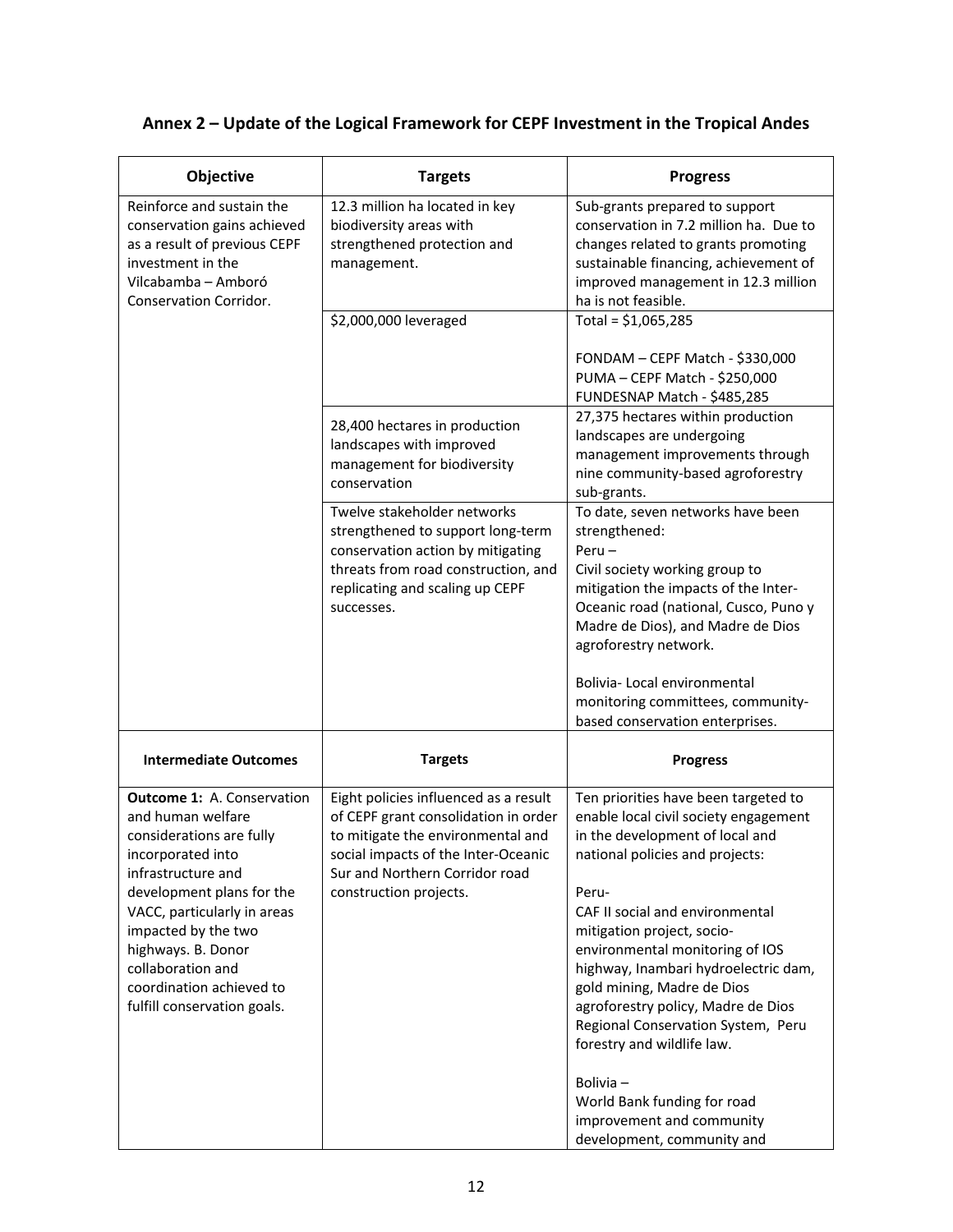|                                  |                                      | municipal engagement in road<br>improvement, municipal strengthening<br>of protected areas policy and<br>management. |
|----------------------------------|--------------------------------------|----------------------------------------------------------------------------------------------------------------------|
|                                  |                                      | Collaboration with CONRISA-                                                                                          |
|                                  | One public-private partnership       |                                                                                                                      |
|                                  | between road construction            | Pronaturaleza - CI has not proceeded                                                                                 |
|                                  | company, government, and civil       | as planned.                                                                                                          |
|                                  | society to mainstream biodiversity   |                                                                                                                      |
|                                  | into road construction and           |                                                                                                                      |
|                                  | maintenance.                         |                                                                                                                      |
| <b>Outcome 2: Management</b>     | Eight KBAs demonstrate               | Grantees are actively implementing                                                                                   |
| effectiveness improved in        | improvements in their protection     | programs to improve management in                                                                                    |
| the eight protected areas,       | and management:                      | six KBAs, and another KBA to enter the                                                                               |
| covering over 12.3 million       |                                      | portfolio for strengthening in 2011.                                                                                 |
| hectares, that are the most      | 2,746,900 ha - Tambopata National    |                                                                                                                      |
| vulnerable to new threats        | Reserve                              | CEPF grantees have prepared baselines                                                                                |
| introduced by improved road      | 402,335 ha - Amarakaeri              | for the GEF 's Protected Areas                                                                                       |
| access: Tambopata,               | <b>Communal Reserve</b>              | Management Effectiveness Tracking                                                                                    |
| Amarakaeri, Bahuaja Sonene,      | 1,091,416 ha -Bahuaja Sonene         | Tool (METT 1) for all six protected                                                                                  |
| Alto Purus, Pilón Lajas,         | <b>National Park</b>                 | areas which currently receive CEPF                                                                                   |
| Madidi, Apolobamba, and          | 2,510,694 ha - Alto Purus National   | funding: Tambopata National Reserve,                                                                                 |
| Manuripi.                        | Park                                 | Pilón Lajas Biosphere Reserve, Madidi                                                                                |
|                                  | 400,000 ha - Pilón Lajas Biosphere   | National Park, Manuripi Amazonian                                                                                    |
|                                  | Reserve                              | National Wildlife Reserve, Santos                                                                                    |
|                                  | 1.895.750 ha - Madidi National Park  | Reyes Nature Area, and Pampas del                                                                                    |
|                                  | 483,743 ha - Apolobamba              | Yacuma Nature Area. No METT1s are                                                                                    |
|                                  | <b>Integrated Management Natural</b> | outstanding for the region.                                                                                          |
|                                  | Area                                 |                                                                                                                      |
|                                  | 1,884,375 ha - Manuripi Amazonian    | In 2011: Grantees to enter Bahuaja                                                                                   |
|                                  | National Wildlife Reserve            | Sonene National Park                                                                                                 |
|                                  |                                      |                                                                                                                      |
|                                  |                                      | Grantees will not engage in:                                                                                         |
|                                  |                                      | Apolobamba Integrated Management                                                                                     |
|                                  |                                      | Natural Area, Alto Purus National Park,                                                                              |
|                                  |                                      | and Amarakaeri Communal Reserve.                                                                                     |
|                                  |                                      |                                                                                                                      |
|                                  | 100% of targeted communities         | 29 communities through nine                                                                                          |
|                                  | involved in sustainable use projects | agroforestry sub-grants are promoting                                                                                |
|                                  | demonstrate tangible                 | sustainable resource use. Seven of the                                                                               |
|                                  | socioeconomic benefits.              | nine sub-grants are yielding socio-                                                                                  |
|                                  |                                      | economic benefits, and performance                                                                                   |
|                                  |                                      | under the remaining two is                                                                                           |
|                                  |                                      | demonstrating improvements for                                                                                       |
|                                  |                                      | future socio-economic benefit                                                                                        |
|                                  |                                      | generation.                                                                                                          |
|                                  | Five projects enable effective       | Five grants (FONDAM II and III,                                                                                      |
|                                  | stewardship by indigenous and        | FUNDESNAP, PUMA, Pronaturaleza)                                                                                      |
|                                  | local communities for biodiversity   | are increasing the capacity of local                                                                                 |
|                                  | and ecosystem conservation.          | communities to improve their                                                                                         |
|                                  |                                      | stewardship over their ecosystems.                                                                                   |
| <b>Outcome 3: Stable funding</b> | Three sustainable financing          | Sustainable financing analysis                                                                                       |
| mechanisms are operational       | mechanisms established and/or        | conducted for five protected areas in                                                                                |
| in support of priority           | strengthened with initial capital    | Bolivia.                                                                                                             |
| management needs in six          | secured.                             |                                                                                                                      |
| protected: Tambopata,            |                                      | Sustainable financing components in                                                                                  |